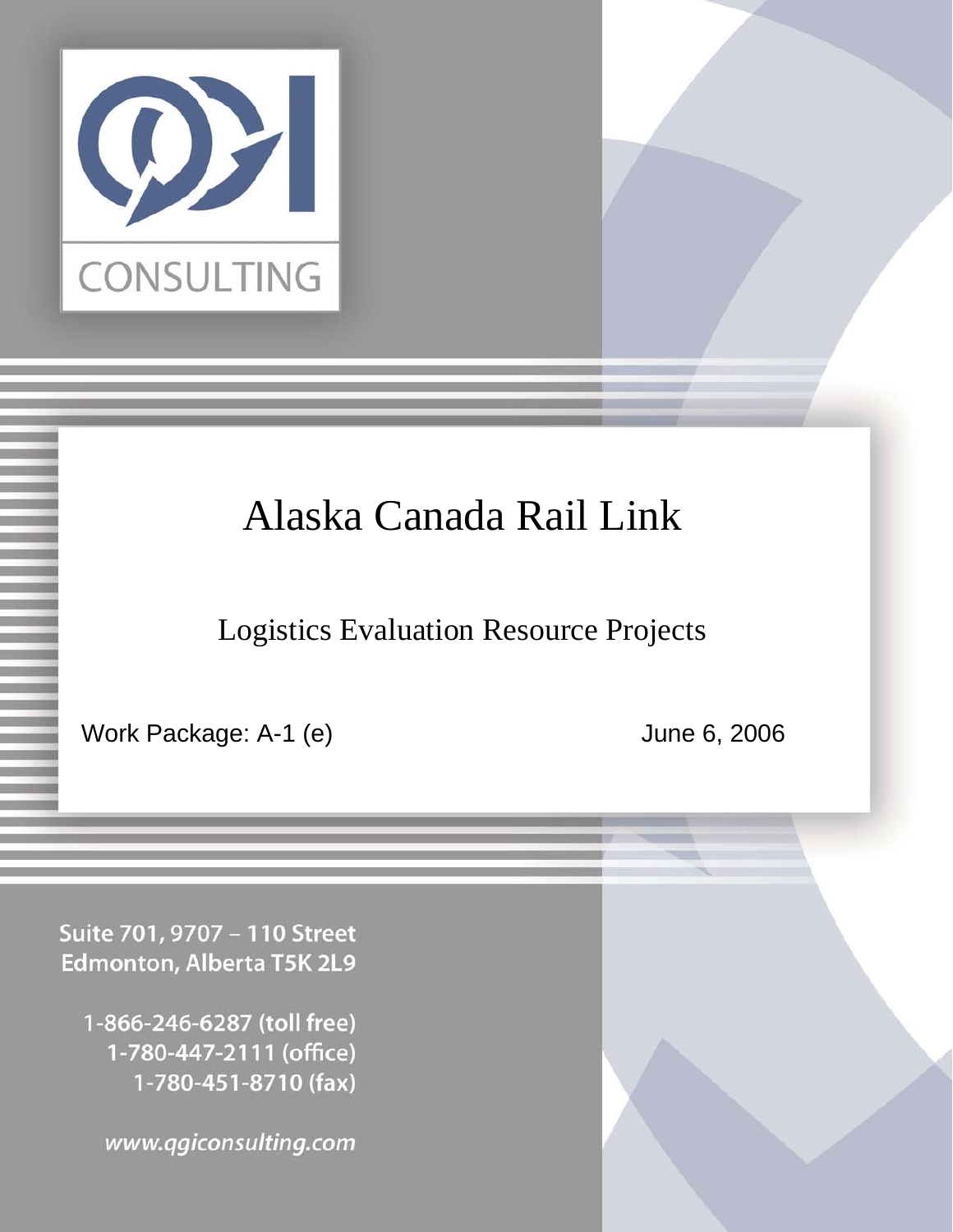# **Table of Contents**

| 2.0 |  |  |  |  |
|-----|--|--|--|--|
| 3.0 |  |  |  |  |
|     |  |  |  |  |
|     |  |  |  |  |
|     |  |  |  |  |
|     |  |  |  |  |
|     |  |  |  |  |

# **List of Figures**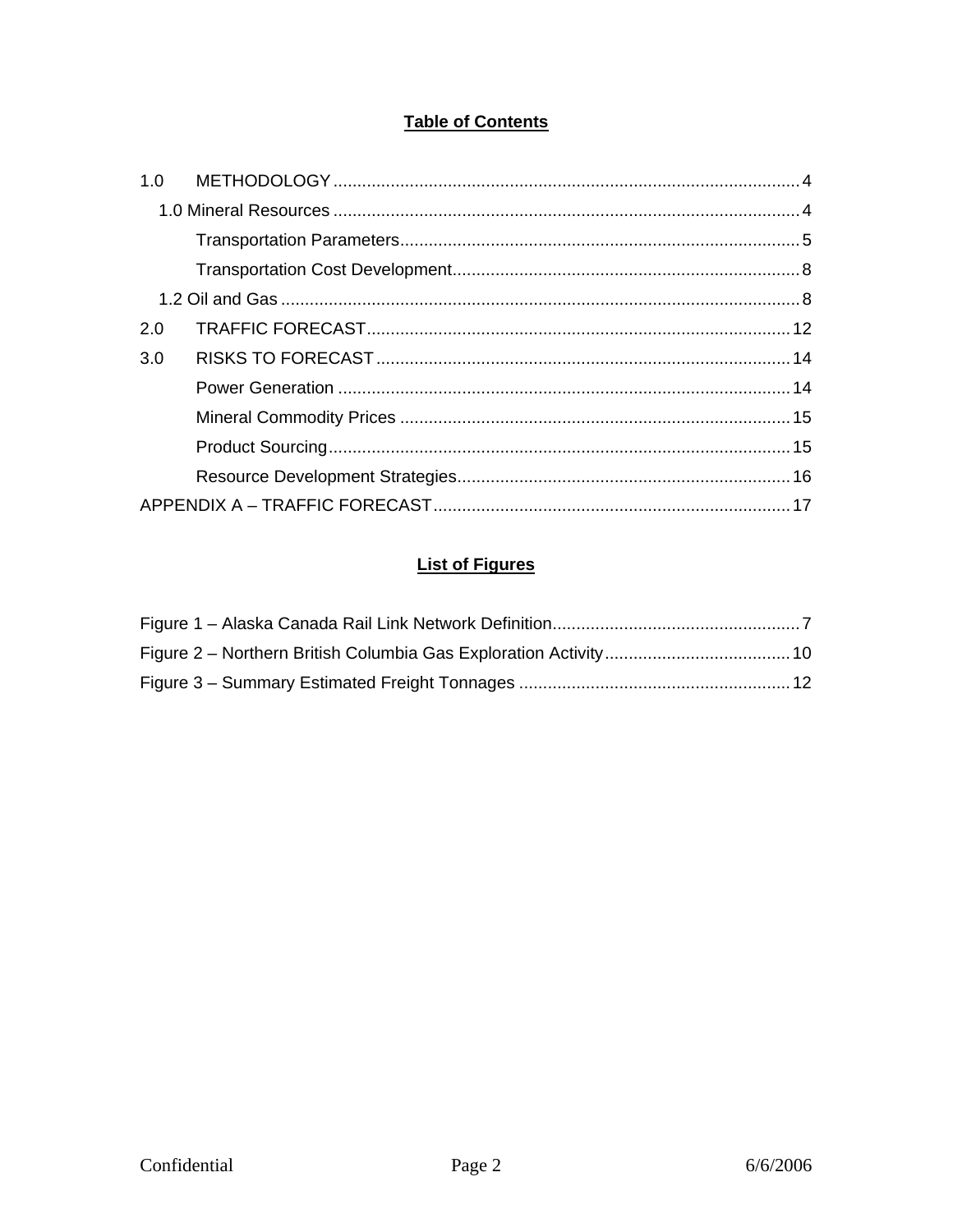

Suite 701  $9707 - 110^{th}$  Street Edmonton, AB T5K 2L9 Phone: (780) 447-2111 Fax: (780) 451-8710

#### **To: Kells Boland – Project Manager - Alaska-Canada Rail Link**

#### **Subject: Work Package A1 (e) – Logistics Evaluation Resource Projects**

Attached is the report of QGI Consulting for the above noted work package within the market analysis phase of the ongoing feasibility study for the proposed Alaska-Canada Rail Link. Our principal objectives, as outlined in the work package terms of reference, for this assignment included:

- assess the market for rail transport from the contiguous lower 48 United States, southern Canada or Alaska/BC Ports for equipment and supplies for mining projects or oil and gas field development in Alaska, Yukon, NWT and BC.
- determine rail rate levels required for competitive cost positioning relative to existing transportation capability.
- estimate rail traffic flows and revenue streams and construct rail traffic and revenue forecasts

The analysis and forecast traffic flows and revenue streams contained in this submission have been developed using the data tables and analysis developed by QGI and other consultants engaged by the Alaska Canada Rail Link Study in the completion of two preceding work packages.

The specific methodologies utilized in developing the forecast volume and revenue scenarios are summarized in this report and documented in greater detail in the individual consulting reports prepared in support of this report.

Sincerely,

Milt Poirier **Partner** QGI Consulting Ltd.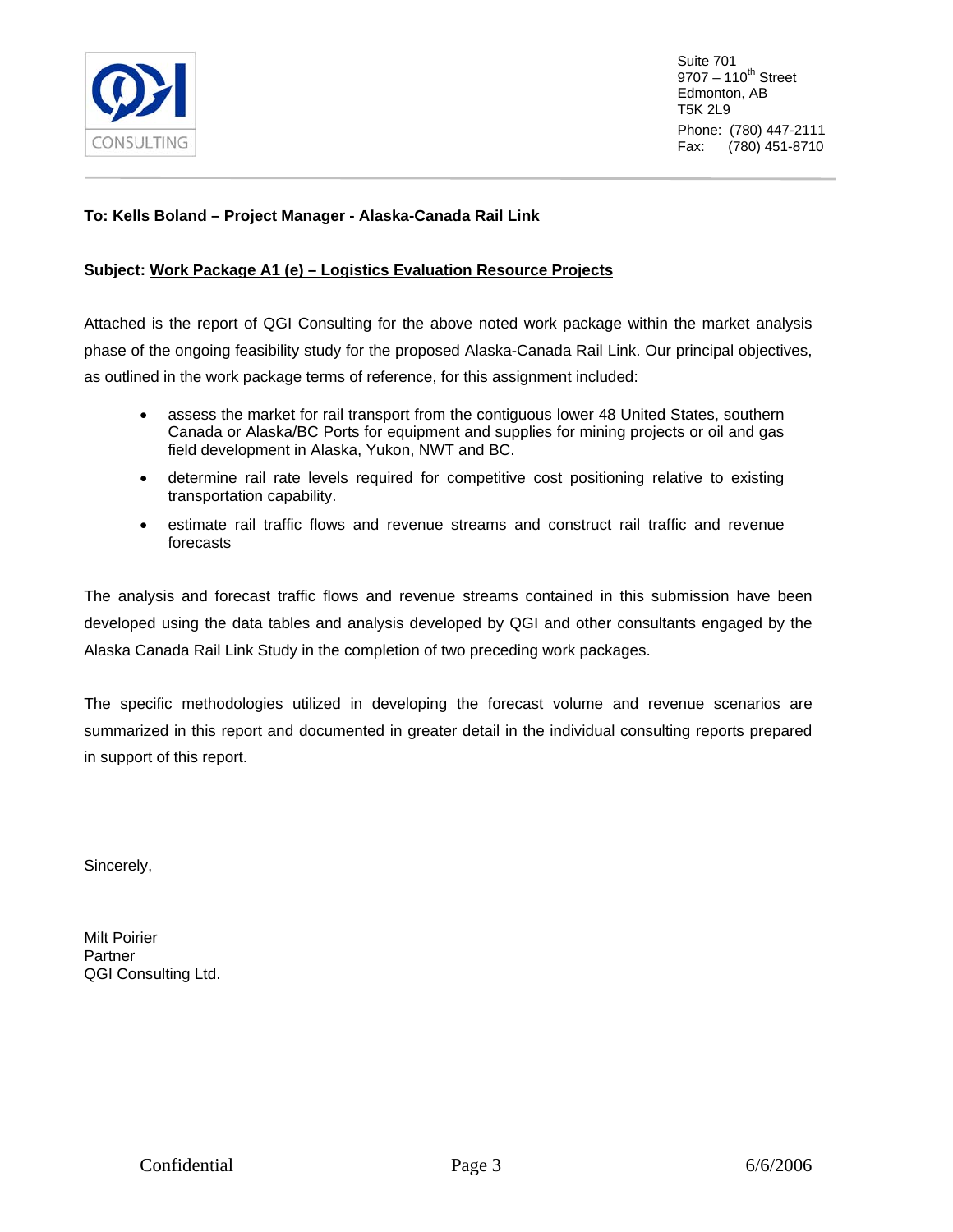# <span id="page-3-0"></span>**1.0 METHODOLOGY**

Freight traffic related to resource activities can be segmented into the following categories:

- Industrial products related to the construction and development of mining operations;
- Industrial products related to the ongoing operations of mining operations;
- Industrial products related to the future development of oil and gas production
- Industrial products related to the ongoing support of oil and gas development and production

The information contained in this forecast has been constructed using information developed by QGI Consulting and Lockheed Martin in the completion of work packages WP A-[1](#page-3-1) (b)<sup>1</sup>. Each consultant employed its own independent methodology for the development of base traffic data for these industry segments. In Canada, recognizing the significantly limited level of both mining and oil and gas exploration within the study region QGI developed its data based principally on modeling techniques that sought to estimate the level of potential traffic based on assumed levels of industry activity. Lockheed Martin, in its examination of the Alaska market, one with significantly higher ongoing operations specifically in the oil and gas sector, focused more appropriately on direct discussions with industry representatives and the examination of publicly available transportation statistics.

#### **1.0 Mineral Resources**

QGI's determination of potential freight volumes to support mineral resource development and operations has relied on base research undertaken by Gartner Lee in the completion of its analysis of mineral deposits within the context of Work Package A2 (a). The objective of this work package was to identify the potential volumes of export ore and concentrate traffic that could accrue to the Alaska Canada Rail Link assuming the viable development of existing mineral deposits in the Yukon and Northern British Columbia.

Gartner Lee provided QGI Consulting with base data including a preliminary listing of known mineral deposits, estimated mineable resources, shippable quantities, and estimated mine life. This information was subsequently used by QGI Consulting to derive, based on mine production models, the level of potential freight volumes that could move into the Yukon<sup>2</sup> to support both the construction and ongoing operations of these mines.

 $\overline{a}$ 

<span id="page-3-1"></span> $1$  QGI Consulting developed data for Canada while Lockheed Martin working in conjunction with the University of Alaska developed data for operations within the State of Alaska. 2

<span id="page-3-2"></span> $^{2}$  QGI at the request of the project manager included in its initial analysis the freight requirements associated with mineral resource development in Alaska.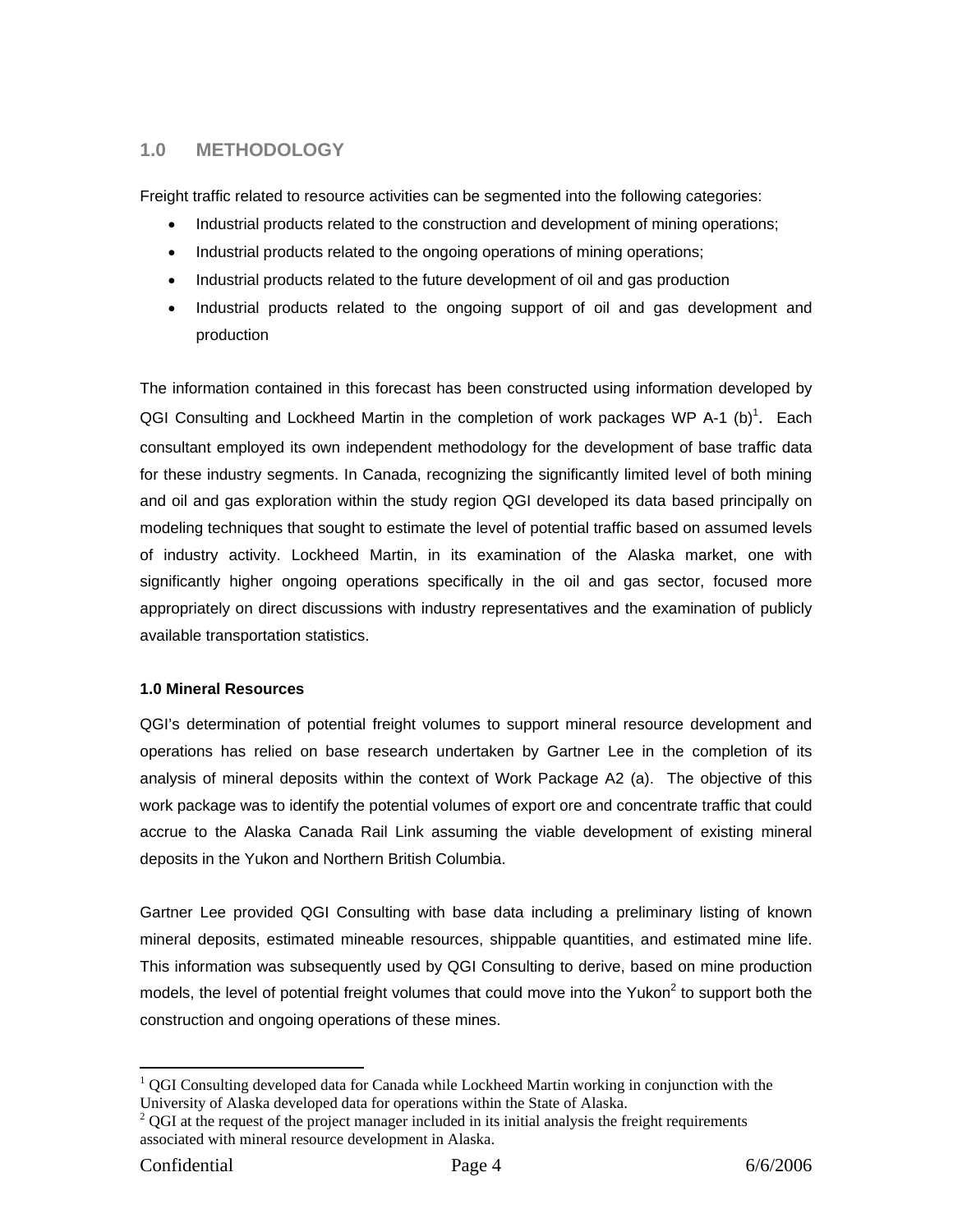<span id="page-4-0"></span>We would note that Gartner Lee's initial methodology for determining the viability of specific mineral deposits, which has a direct impact on related inbound freight related to such operations was altered on two fronts:

- The specific mineral deposits deemed viable for development, and consequently that would require inbound freight for construction and operations support was changed through the adoption of a net concentrate shipped methodology versus Gartner Lee's original net ore mined valuation methodology;
- The timing associated with inbound freight for these operations was altered based on the staggering of mine development in accordance with the current status of individual mines and the reflection of traffic consistent with the expected mine life as opposed to the presentation of volumes on a 30 year annualized basis.

Gartner Lee's base data was applied against purpose built models designed by a geological engineer experienced in the construction of northern mining operations. Two separate models were constructed to address the differences in material inputs and production characteristics of base metal and coal operations and to address the differences in requirements for mine construction as compared to ongoing mine operations. The models employed in the development of freight estimates are more fully documented in QGI's previously submitted report for Work Package A1 (b) – Traffic Data Development for Resource Projects.

The models assume a limited number of goods or "consumables" quantities applied against a range of estimated annual production volumes as identified in the Gartner Lee analysis. Principal goods used in the construction and support of such operations include: cement, civil and mechanical equipment and supplies, pit and surface equipment, structural steel, fuel tank materials, camp and office materials, and fuel. Using these models the estimated level of freight volumes for both mine construction and operation were developed for the twenty-one (21) mineral deposits deemed viable through the net concentrate value analysis.

With base estimated freight volumes in place the final analytical step entailed the determination of logical rail routing and rail rates applicable to the traffic for movement from origin to the specific destinations on the ALCAN railway.

#### **Transportation Parameters**

The principal assumptions used in the development of transportation forecasts for these commodities and the corresponding revenues that would accrue to the Alaska Canada Rail Link include: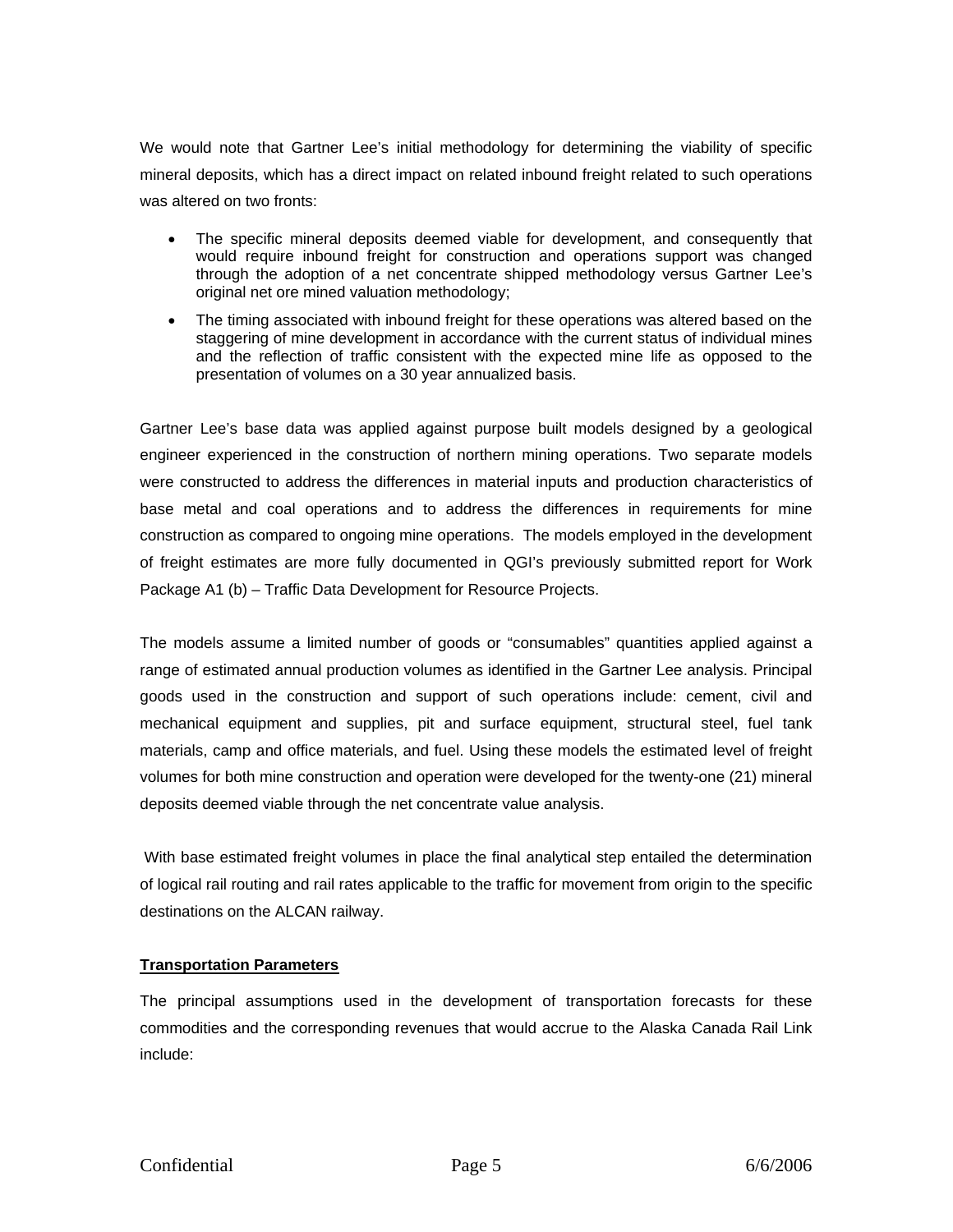#### Linkage to Export Minerals

Forecast inbound freight for both mine construction and operations are restricted to those potential mining operations deemed commercially viable for development and movement of export ores and concentrates.

#### Source Origins

All traffic is assumed to originate from Alberta principally the Edmonton region. The types of commodities required are relatively generic in nature and the Edmonton region possesses a significant manufacturing sector experienced in supporting resource development making it a logical sourcing point. Additionally Edmonton is home to some of Canada's largest oil refineries and this combined with the existing distribution network into northern British Columbia makes this region a logical source for the significant volumes of diesel fuel required to support these projects.

#### **ALCAN Network Definition**

The initial terms of reference for the Alaska Canada Rail Link project included the assessment of four potential rail routes. Subsequently two additional routes were added that contemplated a rail connection with Canadian National Railways (CN) at New Hazelton as opposed to the previously determined interchange points at either Minaret or Fort Nelson, British Columbia. The inclusion of the Hazelton route options was spurred directly by discussions with the mineral resources industry. It was subsequently decided by the project management team that the analysis should limit its focus to a single route option. The selected route connects with Canadian National Railways' (CN) main line at New Hazelton, British Columbia in the south, moves northeastward through Watson Lake, YT, on to Carmacks, YT and connects at its most northerly point with the Alaska Railroad (ARR) at Delta Junction, AK. Additionally route segments extending southwest from Carmacks to Whitehorse, YT and on to the Port of Skagway are included in the proposed network design.

This network consists of 1,508 total route miles including the route segments between Carmacks – Whitehorse – Skagway. The core north-south route that bridges the existing CN and ARR railways is 1,295 miles long, comparable in length to the other five route options examined. The network option used in the development of these forecasts and the corresponding revenues for the ALCAN railway is shown in Figure 1 below.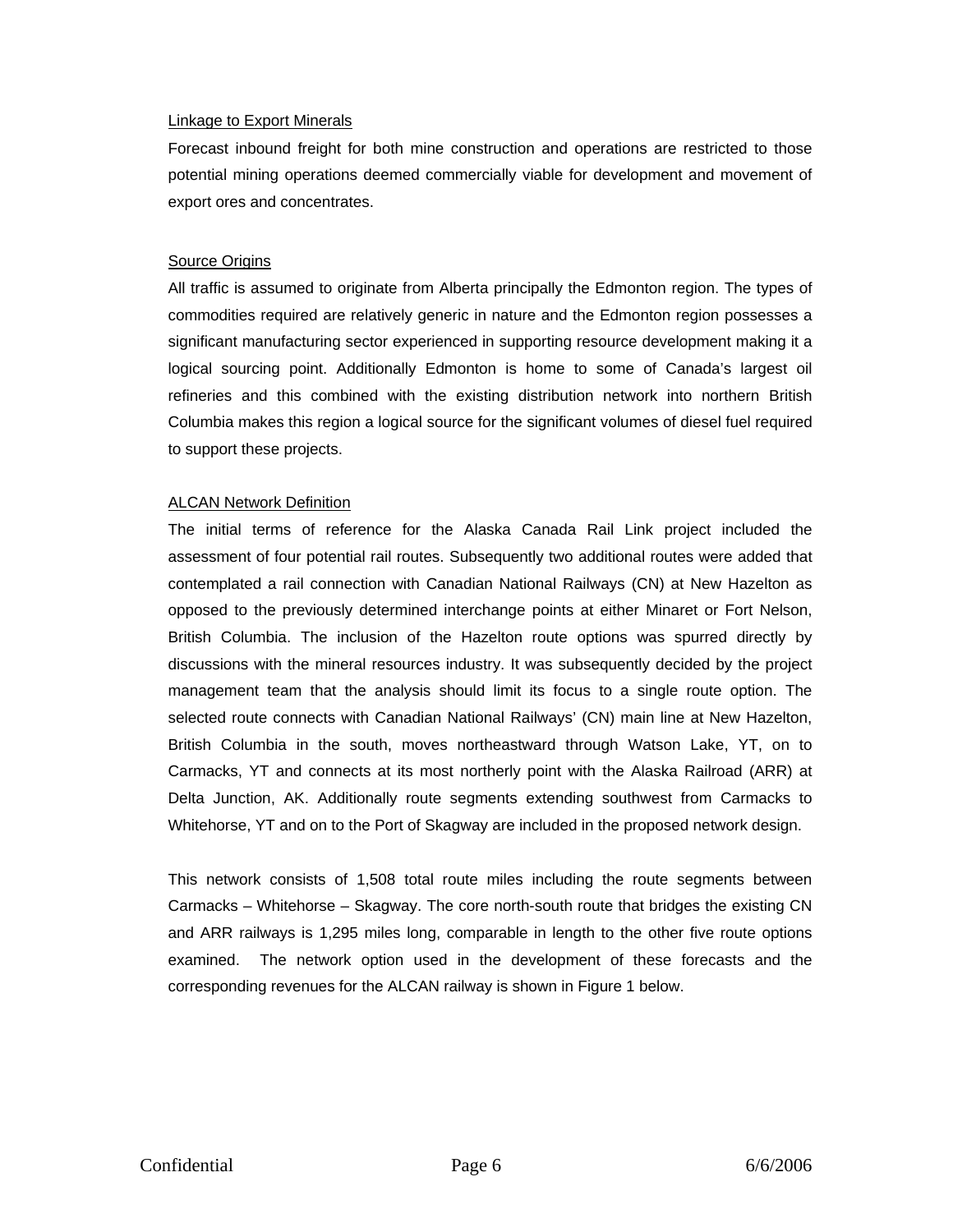

<span id="page-6-0"></span>

#### **Destinations**

Our analysis assumes that destinations for inbound freight for construction and support of mining operations will be the same as the origins for the outbound movement of mineral exports. Generally speaking these mineral deposits are located in remote areas of each of these three regions. They do not they have direct access to existing rail services, are not located immediately adjacent to the proposed ALCAN rail alignment, and in many instances do not have access to existing road infrastructure. The rail movements are thus assumed to terminate at the nearest point of rail connection with the movement to final mine destination assumed to be by truck.

Distance from mine site to railhead (rail connection point) assumes a straight-line distance from the deposit to the point of nearest connection for each of the proposed rail alignments. Where appropriate, distances are measured incorporating the use of existing road infrastructure and where necessary assumptions of new access road construction have been made. Highway distances and rail connection points have been calculated and supplied by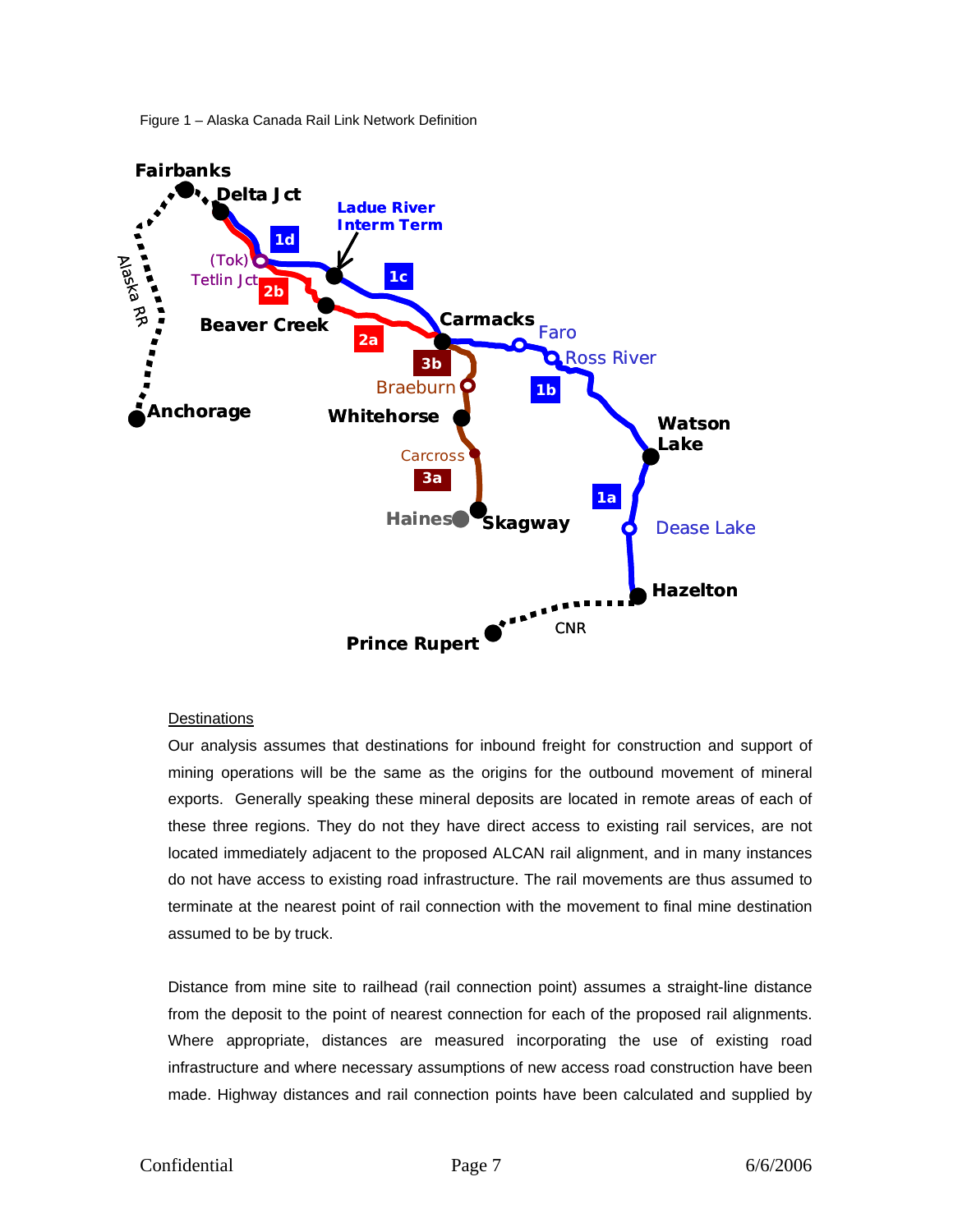<span id="page-7-0"></span>Gartner Lee. No consideration has been given to the capital investment requirements for creating access to the mines for either road or rail infrastructure.

#### **Transportation Cost Development**

As noted above it is assumed that all traffic will be sourced from the Edmonton region and as such each rail movement will involve the Alaska Canada Rail Link in conjunction with CN with ALCAN being the terminating carrier in all instances. Transportation costs have been estimated using a railway-pricing model that incorporates total distance from origin to destination, length of haul for each carrier, average cent per ton-mile revenues as published by CN Rail for similar commodities, and cent per ton-mile values obtained from CN rail for the movement of specific commodities.

It is not uncommon in the railway industry for an originating or terminating carrier to command a share of total revenue larger than its share of the total rail haul reflecting the market leverage it may possess by virtue of its control to rail access at the origin or destination. In this analysis no such premium has been allocated to any carrier as each route involves only two carriers – one serving the origin and one serving the destination. While it could be argued that ALCAN as the terminating carrier holds some degree of market leverage this competitive element has not been recognized in the revenue allocation model. While movement of such commodities by truck from origin would be significantly more expensive it is without a doubt logistically feasible thus providing a competitive presence to the proposed rail movement.

#### **1.2 Oil and Gas**

In Canada, estimation of freight volumes for oil and gas activities has been limited to activities ongoing and forecasted for Northeastern British Columbia. Current activity in this sector in the Yukon is very limited and no information, either in the public domain or through industry contacts, has yielded meaningful data, regarding forecast oil and gas exploration and drilling in the Yukon. Only three wells have been drilled in the Yukon since 1979 and only a total of seventy-one wells since 1957. While it is thought the Yukon may hold significant gas deposits ongoing exploration activity is nominal and the freight volumes associated with drilling activity in this region are insignificant within the scope of the overall analysis. As such the traffic forecast presented herein does not include any volumes or revenues associated with the rail movement of industrial commodities to support this industry sector in the Yukon.

Oil and gas exploration activity in Northeastern British Columbia is significantly more active and it is estimated that some 850,000 tons of industrial freight associated with re-supply was transported into this region in 2004. Of this roughly 27% on a volume basis is assumed to be diesel fuel with the remainder accounted for by other supplies including drilling mud, tubular

# Confidential Page 8 6/6/2006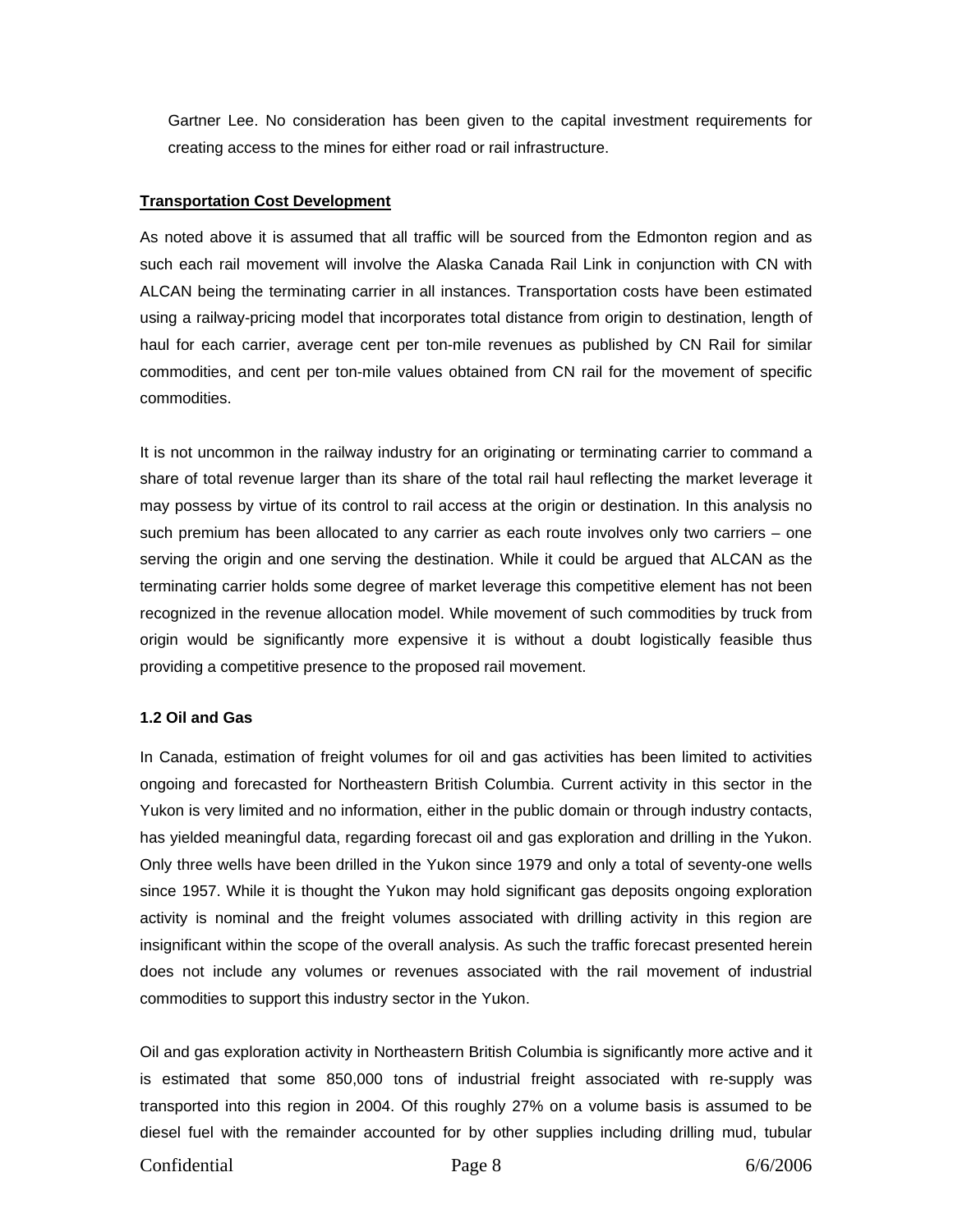products, and other consumables. These freight estimates do not include the movement of the rigs themselves as this equipment is not deemed conducive to rail transportation. The majority of the drilling and exploration activity has been centered in the Fort Nelson / Northern Plains / Fort St. John region.

Forecasting future drilling activity, and future freight volumes, for the Northeastern B.C. region is difficult as it is dependant on the exploration and development priorities of the individual resource exploration companies. While the resource companies provide summary statements of their intentions within the public domain they do not release detailed information regarding such plans. It is reasonable to assume that drilling activity will continue at historical levels within the short to medium term given the magnitude of known gas reserves within this area, the growing global demand for such commodities, and the elevated market prices for both oil and natural gas. Whether or not this level of activity would still be underway in the timeframe of an operational Alaska-Canada Rail Link is unknown.

More importantly the location of the oil and gas exploration activity in northern British Columbia relative to the proposed rail alignment makes it unlikely that this traffic would travel far enough north to generate traffic and revenues for the ALCAN railway. As Figure 2 below shows the majority of exploration and production activity is occurring at locations near or south of Fort Nelson. Each exploration and development region on the map below reflects the number of wells rig released during 2004. North of Fort Nelson, the so-called Liard Basin region is currently one of the smaller producing areas. Given the selected rail alignment that extends several hundred miles west of this region it is unlikely the Alaska Canada Rail Link would benefit from such traffic. As such no inbound freight associated with these operations have been included in the forecast.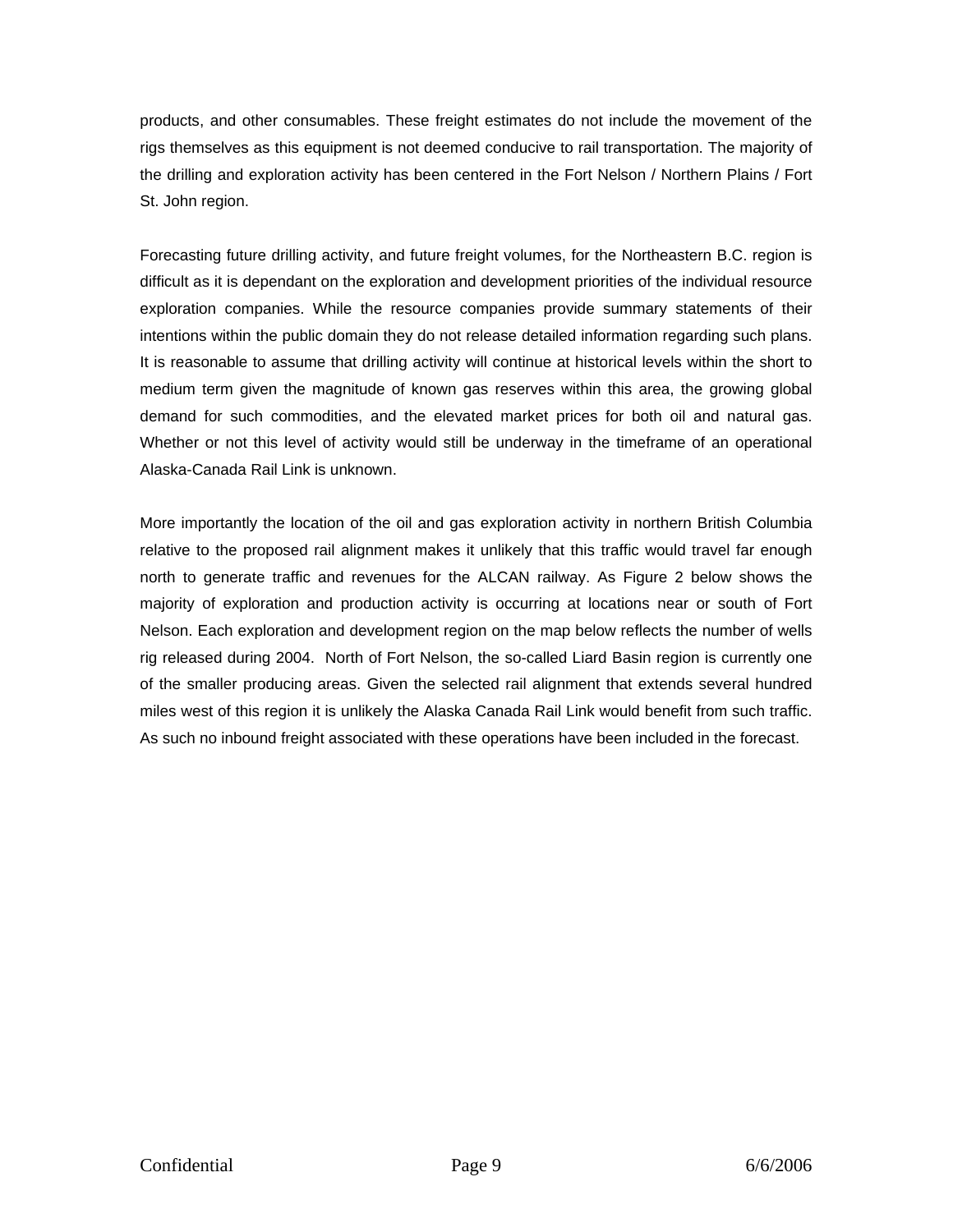

## <span id="page-9-0"></span>Figure 2 – Northern British Columbia Gas Exploration Activity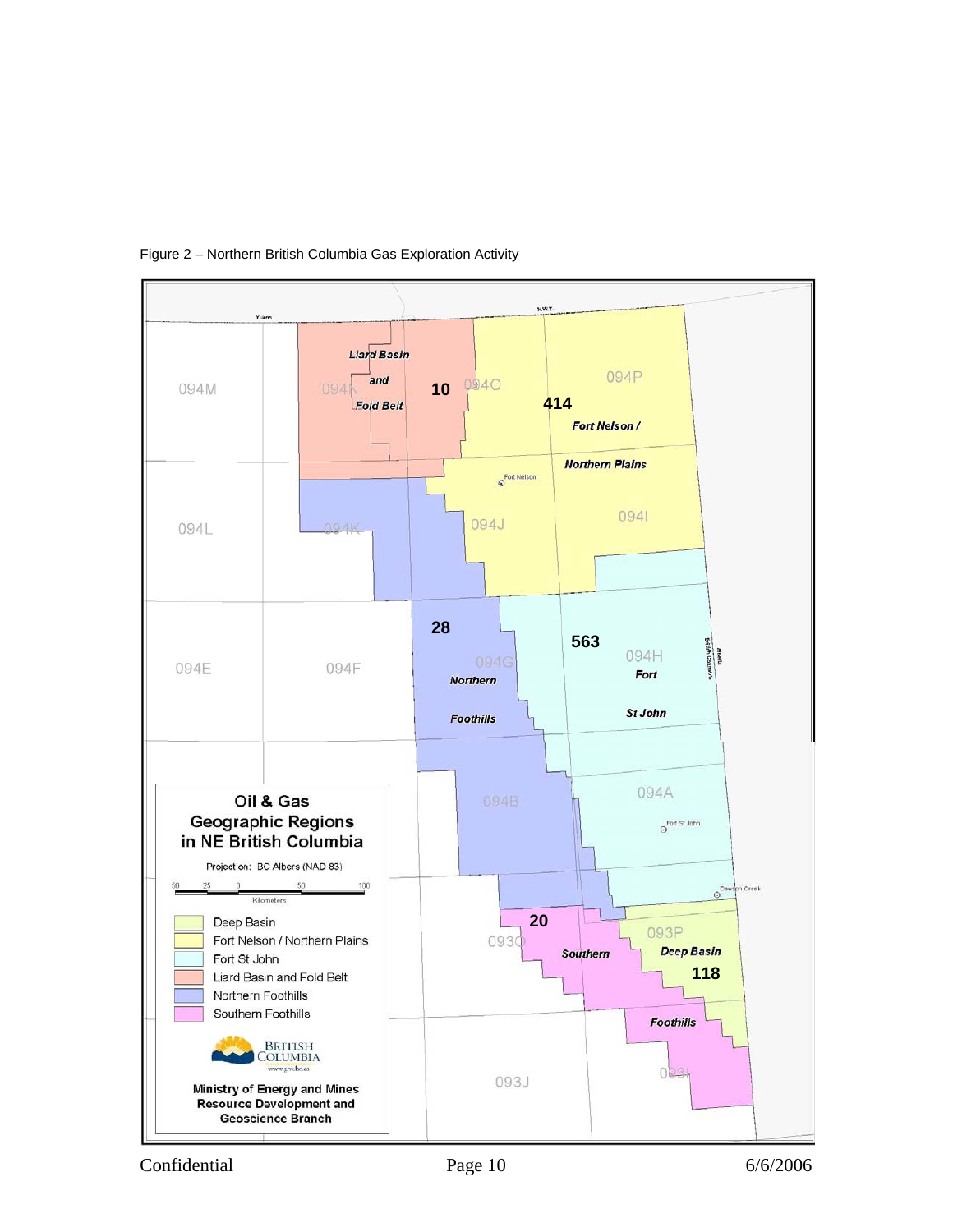For the Alaska market the consultant engaged to review these issues has focused on the oil and gas sector and more specifically the construction of the Alaska Gas Pipeline, existing North Slope oil field operations, and potential future North Slope operations.

The assessment of the Alaska market for this type of traffic has yielded limited information or data for incorporation into the forecasts presented in this report. It is estimated that current volumes of chemicals, and tubular products are in the order of  $65 - 100,000$  tons annually and that these commodities move to Alaska from the lower 48 U.S. States using a rail-barge-rail supply chain through the Alaska Rail Belt Marine system through the ports of Seattle and Whittier. These volumes have been captured in the regional re-supply analysis, Work Packages A1 (a) and (d), and to avoid duplication have not been identified separately within this report. The analysis conducted on the Alaska market has yielded no forecast of future traffic and as such no future traffic in this regard, beyond a continuation of current volumes as shown within the regional resupply category, has been included in this forecast.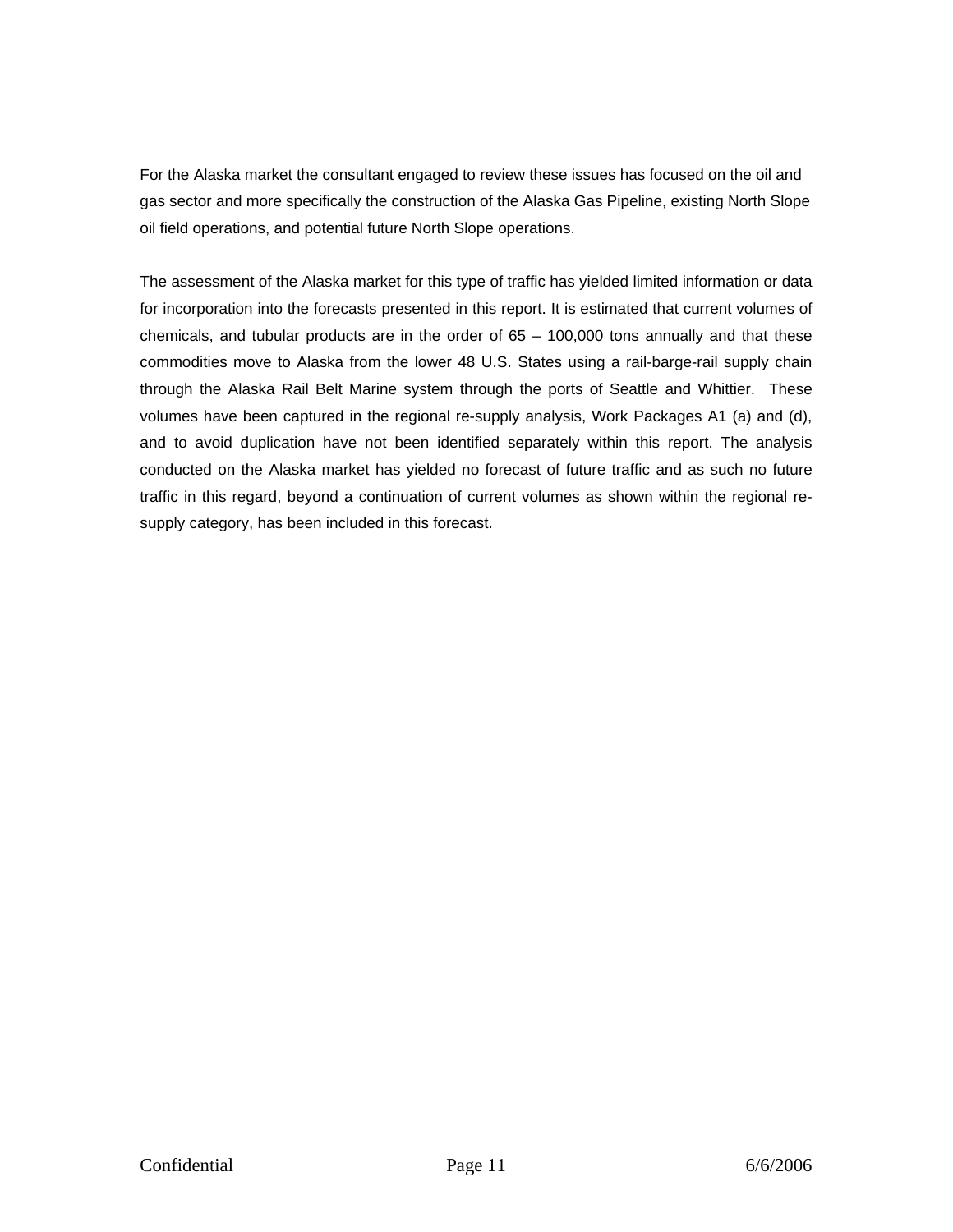# <span id="page-11-0"></span>**2.0 TRAFFIC FORECAST**

As noted earlier the estimated freight tonnages for resource projects are limited to the mineral deposits identified as being viable for development and export of ores and concentrates. Individual mine volumes have been calculated using the resource construction and operations freight model developed by a geological engineer experienced in the construction and operation of northern mines. Revenues are based on the movement of railcars via the connection with CN at New Hazelton northward to the point of nearest rail connection for each of the mines.

| <b>Activity</b>   | <b>Commodity</b> | Units   | Tons         | <b>Revenues</b>   |
|-------------------|------------------|---------|--------------|-------------------|
| Mine Construction | Fuel             | 2,461   | 196,900      | \$<br>2,845,641   |
|                   | Cement           | 1,846   | 147,675      | \$<br>3,538,427   |
|                   | Equipment        | 5,925   | 444,400      | \$<br>17,736,946  |
|                   | All Other        | 647     | 48,510       | \$<br>1,049,647   |
|                   |                  |         |              |                   |
|                   | Sub-total        | 10,879  | 837,485      | 25,170,662        |
|                   |                  |         |              |                   |
| Mine Operations   | Fuel             | 307,302 | 24,584,169   | \$<br>216,436,132 |
|                   | All Other        | 177,303 | 14, 184, 222 | \$<br>188,380,616 |
|                   | Sub-total        | 484,605 | 38,768,390   | 404,816,748       |

Figure 3 – Summary Estimated Freight Tonnages

As shown in Figure 3 above the total estimated freight for construction and operation of these mines is estimated to be in the order of 38 million tons over the course of the thirty-year planning horizon. Of this approximately 837,000 tons or about 2% of the traffic is related to the initial construction of the mines and consists of four principal commodities – fuel, cement, machinery and equipment, and miscellaneous products including cladding, sheet steel and camp supplies. This traffic is forecast to move in the initial three years of railway operations and will pre-date the movement of export minerals at any given mine. Based on the staggered outlook for mine construction, as defined by the financial analysts, construction of all twenty-one mines would occur over a five-year period. This represents an average freight volume of approximately 167,400 tons per year and slightly less than 40,000 ton of materials associated with each mine project.

The ongoing volumes associated with long-term mining operations are significantly larger than those associated with mine construction. Volumes associated with the support of individual mines can vary significantly across mines based on the scope of operations that range from annual production of 1.3 million tons at Division Mountain coal to less than 10,000 tons at the Logtung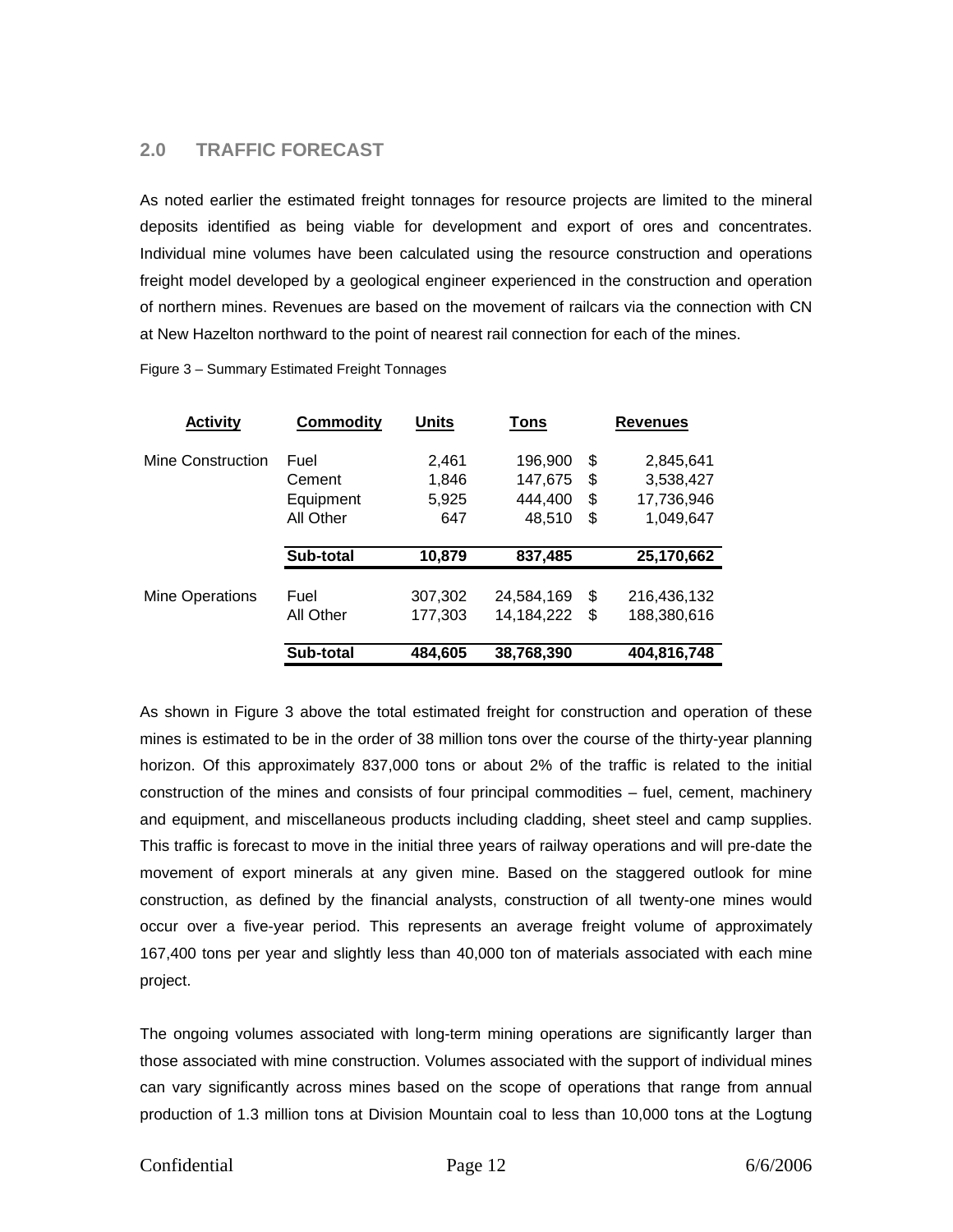tungsten mine. The volumes of inbound freight are driven by the ore mining rates and strip ratios as these work measures more directly than shippable tons drive materials consumption.

It is estimated that over the thirty year planning period that this traffic will be in the order of 38 million tons generating \$404 million in railway revenues. Over the course of the 30 year planning horizon this traffic represents approximately 1.2 million tons per year although as with export minerals shipments there is a peak period in the initial 20 years of railway operations when shipments are heavier with significant tailing off of traffic in the final ten years of the planning horizon to less than 400,000 tons per year. This reflects the expiration of individual mine operations over the course of the planning period.

Detailed forecasts are provided in the complimentary worksheet submitted with this report.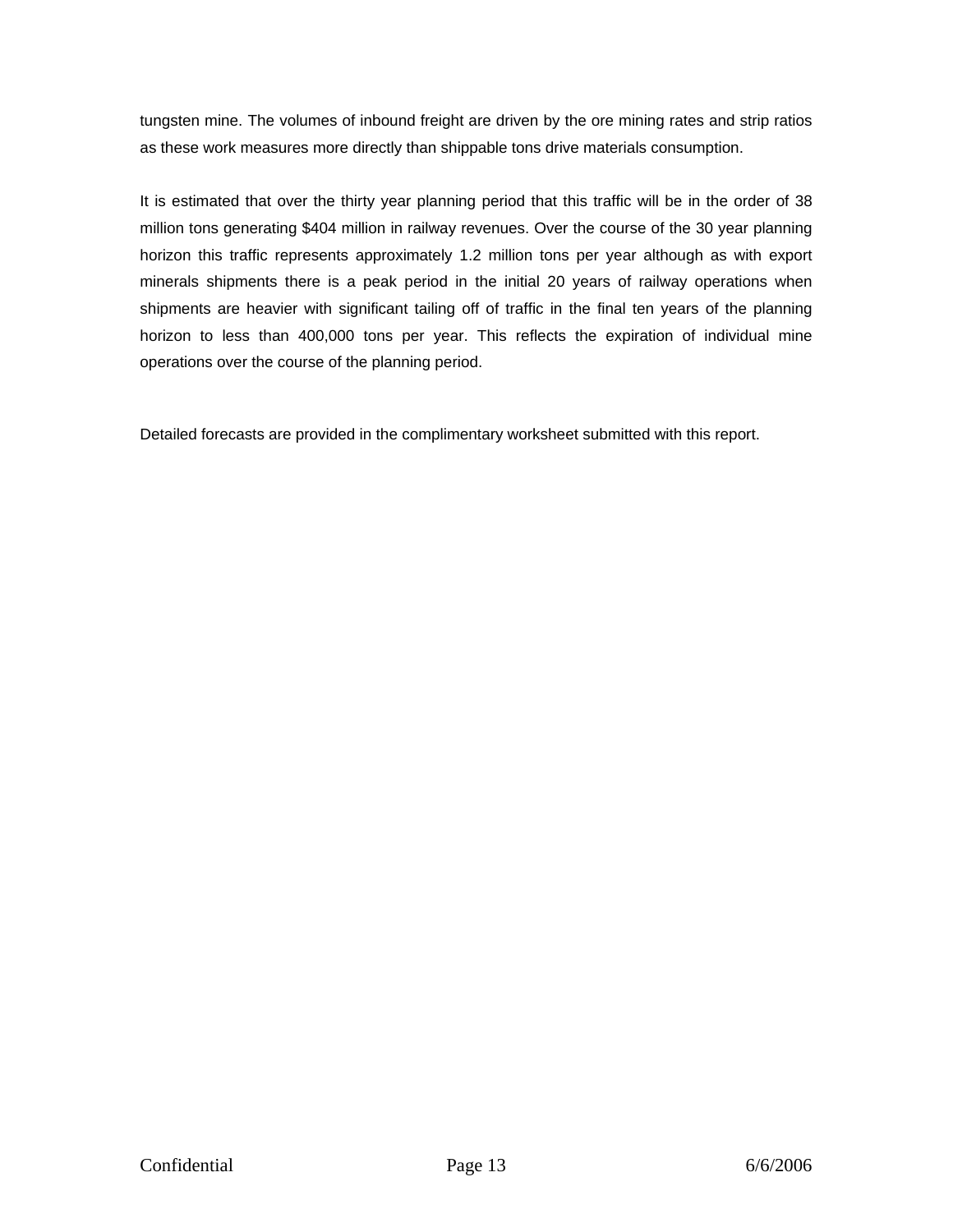# <span id="page-13-0"></span>**3.0 RISKS TO FORECAST**

As with all such analyses there are risks associated with the estimated volumes and revenues due to unknown market, competitive, and external forces that may result in either positive or negative impacts on the projected volumes.

The forecast for this traffic is linked directly to the assumptions behind the development and operation of the mining operations that will consume these commodities. Transportation is only one of the factors that will influence the viability of mineral resource development and rail based shipments of these commodities in the long term. Historically development of minerals resources in the north has been constrained by a number of factors of which transportation infrastructure is but one. Other constraints include: commodity prices as influenced by global supply-demand balances, cost of and access to efficient sources of power, and the behaviour of individual resource companies.

#### **Power Generation**

Mineral resource operations are energy intensive and require a consistent, reliable, and cost effective source of power. As can be seen in the forecast summary above fuel is estimated to account for more than 60% of total inbound freight. Historically these operations, in the absence of fixed power generation facilities such as coal or gas fired power plants and suitable transmission infrastructure, have relied on site based power generation using diesel fuel powered generators. While the high cost of this power source can serve to constrain development if the economics of resource development can absorb these costs the need to transport significant quantities of diesel fuel into these regions is a positive development for the ALCAN railway.

The risk to the potential freight volumes and revenues available to the ALCAN railway lies in the potential loss of traffic should significant development of fixed power generation and transmission infrastructure take place in the coming decade. Such a development would likely be a doubleedged sword for the railway in that access to such cost effective sources of power would likely spur additional resource development activity but would concurrently negate the need for shipment of diesel fuel from southern origins. We are not in a position to estimate the upside potential to the railway of additional resource development in such a scenario and whether or not the gains would outweigh the losses and as such would categorize such a development as a negative impact on the railway.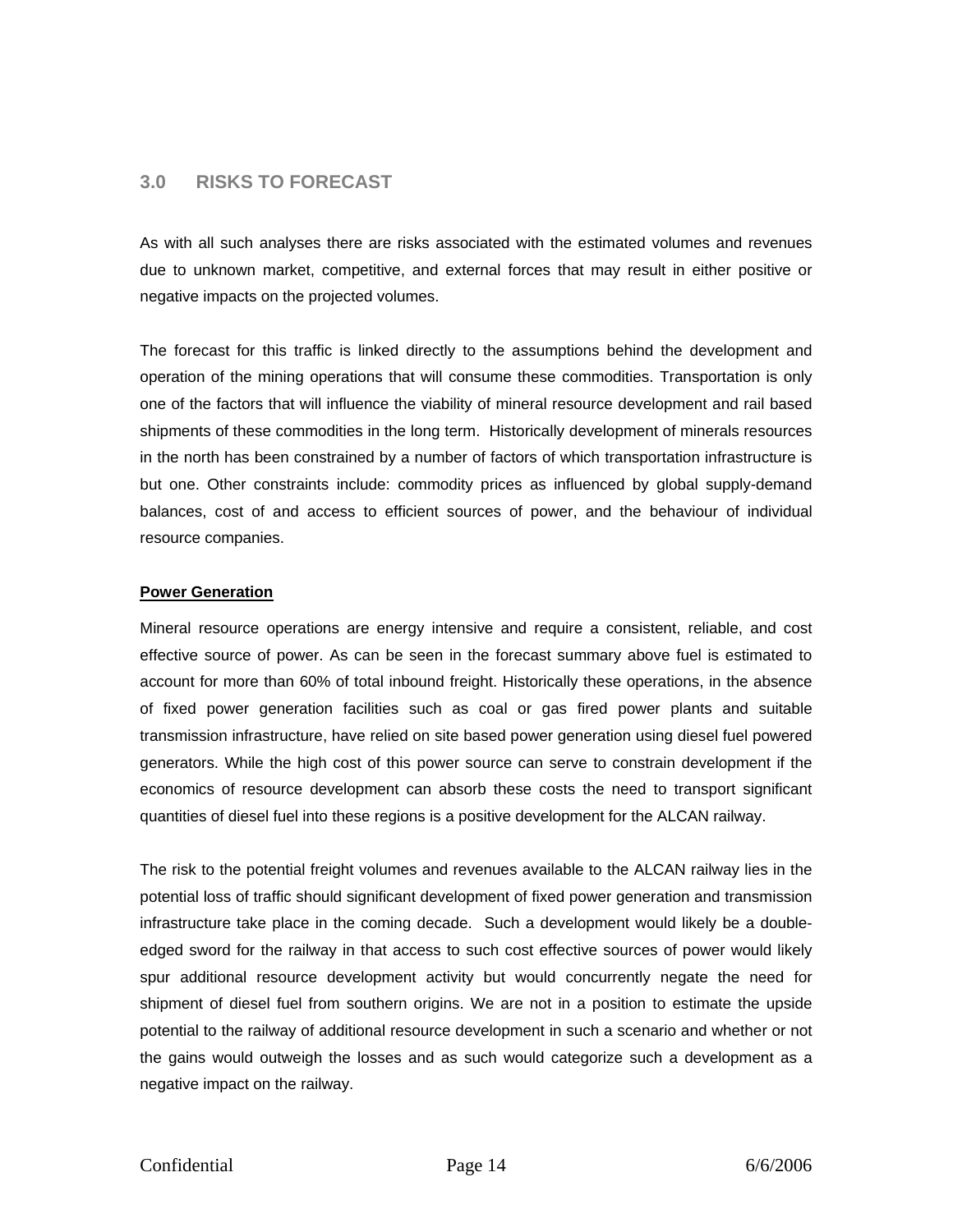<span id="page-14-0"></span>Based on our research we would suggest that the development of such power generation and transmission infrastructure in the long term is highly likely although the extent of such development and its timing are unknown. The construction of the Alaska pipeline will in the long term provide a significant supply of cost effective power for the State of Alaska and potentially, depending on the corresponding transmission infrastructure built, for the Yukon Territory. Also the decision to proceed with the proposed extension of the power transmission grid north along Highway 37 would impact the resource landscape in northern British Columbia.

#### **Mineral Commodity Prices**

Commodity prices and the global supply-demand balances that influence them are a significant determinant of the economic viability of resource operations. While the industry is currently enjoying the top end of the pricing cycle, and the demand for base metals and coal, particularly from the emerging and transitional economies of the Asia Pacific region – more specifically China and India, is strong it is impossible to predict where the industry cycle will be in the 10 – 15 year timeframe that it would take to construct the railway.

#### **Product Sourcing**

The types of goods used in the construction and support of mining operations are, for the most part, conducive to rail movement based on commodity characteristics. Determination of appropriate modal or multi-modal logistics for the movement of these commodities will be influenced by numerous factors. Some of the key factors in this regard include:

- relative cost between transportation modes;
- transportation infrastructure in place at both origin and destination to support the modal options available;
- source locations for individual materials;
- preferences of shippers and/or mine development managers regarding specific transportation modes; and
- importance of timeliness and / or speed of transit for individual commodities.

The existing network definition for the Alaska Canada Rail Link does not, at this juncture, contemplate the existence of industrial spurs for servicing mining operations whether on inbound commodities or outbound exports. It is reasonable to assume that these mines would construct rail spurs to gain the transportation efficiencies of direct rail movement to and from the mines although it is not unrealistic to think that these mines could choose to adopt truck – rail transfer operations for the movement of ores and concentrates. If such an approach were taken it would potentially negatively impact the movement of inbound commodities particularly fuel. While other commodities such as machinery, equipment, and general merchandise supplies could be handled in a rail – truck transfer operation without too much difficulty the movement of fuel in this manner

# Confidential Page 15 6/6/2006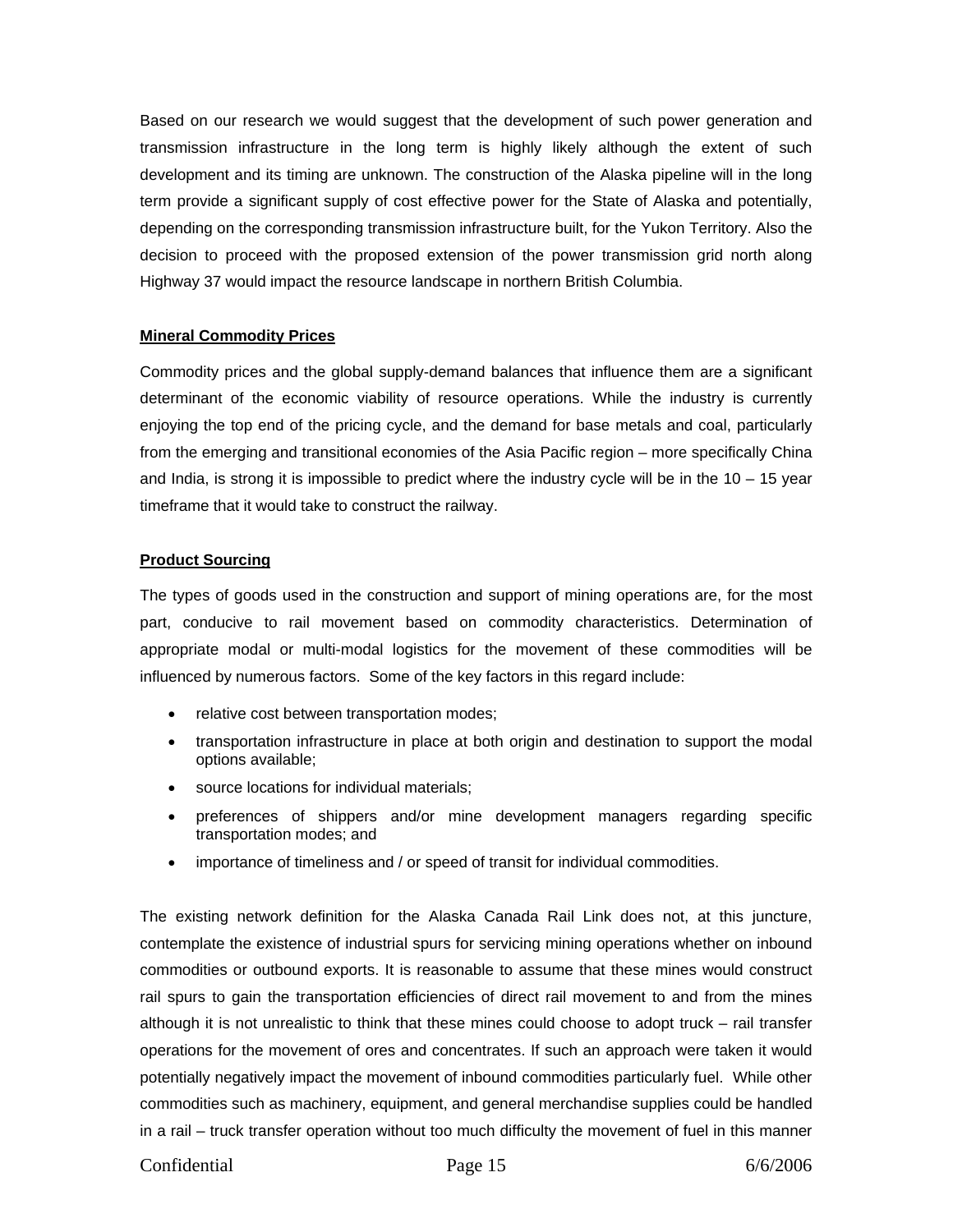<span id="page-15-0"></span>is likely to be more problematic. Without the existence of direct rail access to mine sites the logical approaches for supply of fuel would be direct movement by truck from origin or rail movement to a regional bulk distribution terminal for subsequent delivery by truck. This kind of operation is a principal means for existing fuel distribution activities in the north in locations such as Fort Nelson, British Columbia.

## **Resource Development Strategies**

All other things being equal the behaviour of resource development companies will be the ultimate determinant of the rate and scope of resource development and production in the north. Many of these companies hold commercial interests in mineral deposits around the world presenting them, in a time of positive market conditions, with options as to where to invest their money. While market conditions may dictate that northern deposits are economically viable for development these deposits may not, when compared to other development opportunities, presented to the same companies, provide for the greatest return on investment.